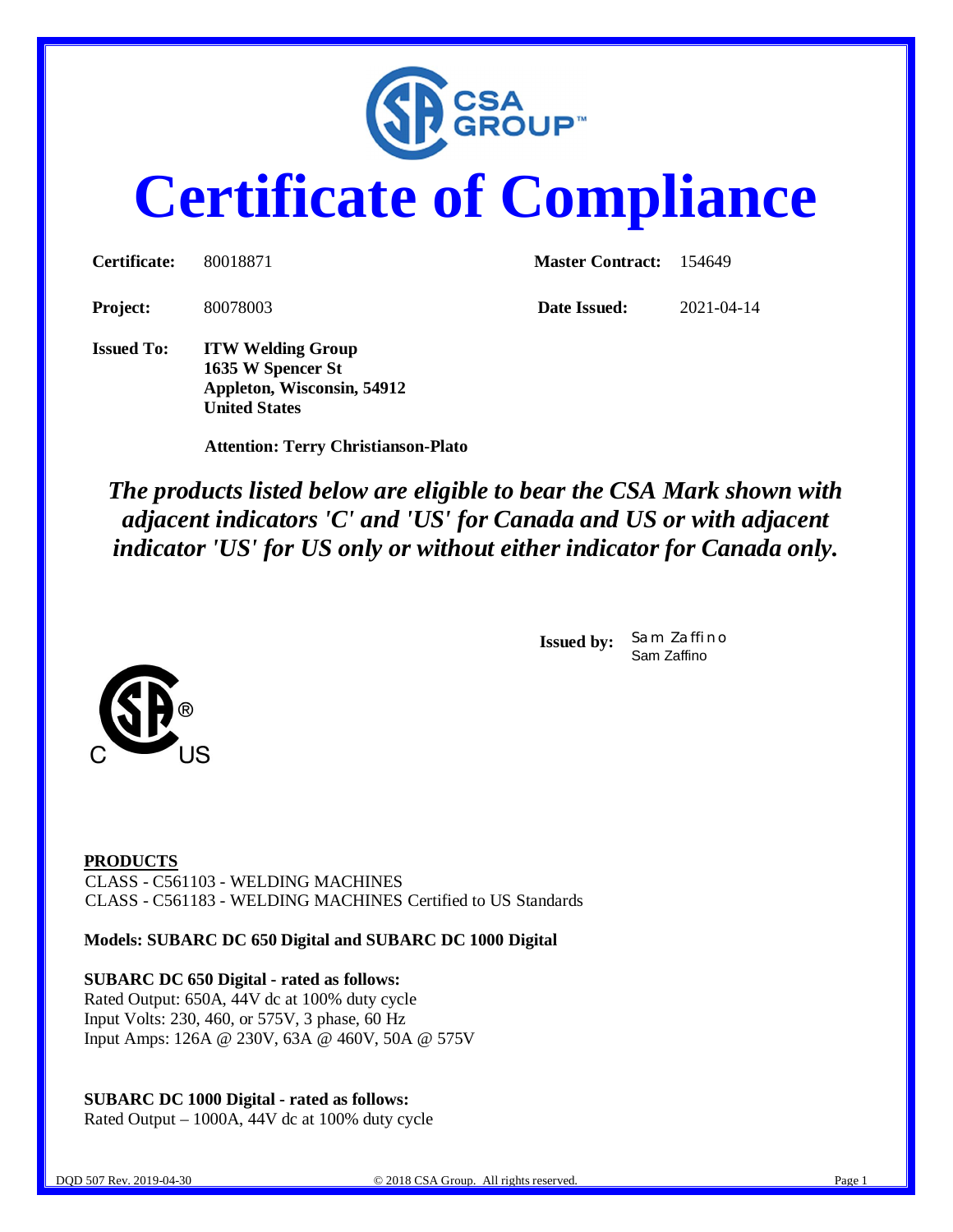

**Certificate:** 80018871 **Project:** 80078003

**Master Contract:** 154649 **Date Issued: 2021-04-14**

Input Volts: 230, 460, or 575V, 3 Phase, 60Hz Input Amps: 180A @ 230V, 90A @ 460V, 72A @ 575V

#### **APPLICABLE REQUIREMENTS**

- CSA C22.2 No. 60974-1 Arc Welding Equipment; Part 1: Welding Power Source.
- ANSI/IEC 60974-1 Arc Welding Equipment; Part 1: Welding Power Source